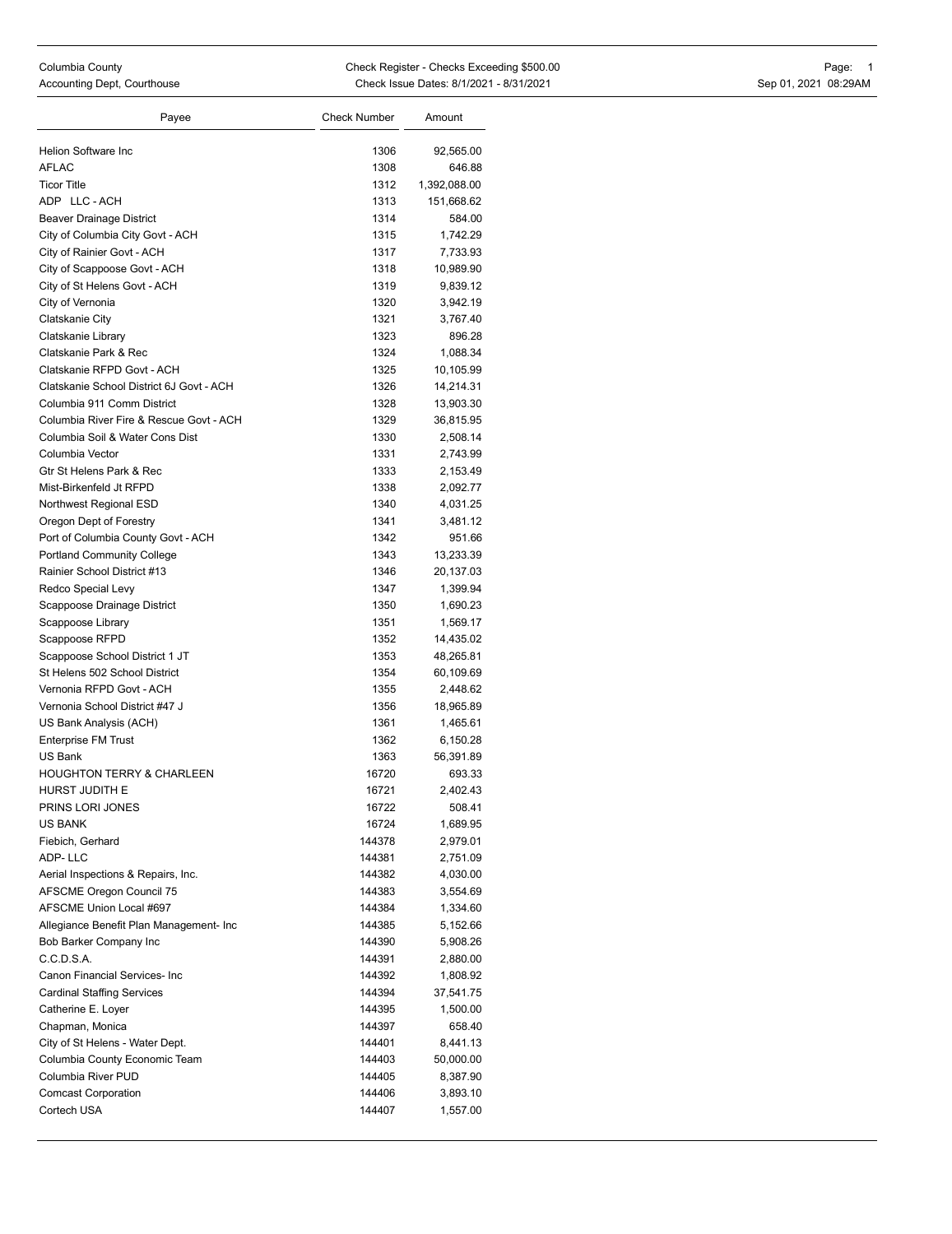| Columbia County                           |
|-------------------------------------------|
| $\sim$ $\sim$ $\sim$ $\sim$ $\sim$ $\sim$ |

| Payee                                                | <b>Check Number</b> | Amount                |
|------------------------------------------------------|---------------------|-----------------------|
|                                                      |                     |                       |
| Dahlgren's Do It Best Builder's Supply               | 144410<br>144413    | 2,034.93              |
| Don's Rental- Inc<br>J & S Golf Car Rentals- LLC     | 144422              | 1,718.74              |
|                                                      | 144424              | 6,424.00<br>2,531.56  |
| Keefe Commissary Network<br>Kelley, Katherine Joanne | 144425              |                       |
| L.N. Curtis and Sons                                 | 144426              | 1,531.90<br>847.29    |
| Lower Columbia Engineering                           | 144427              | 15,097.50             |
| <b>LS Networks</b>                                   | 144428              | 601.80                |
| Mccoy Freightliner                                   | 144430              | 766.09                |
| McMullen Water Systems                               | 144431              | 1,070.87              |
| Nationwide Retirement Solution                       | 144432              | 32,219.76             |
| OEDI                                                 | 144436              | 1,599.00              |
| Oregon Dept of Environmental Quality                 | 144438              | 500.00                |
| Oregon State Police                                  | 144439              | 810.00                |
| Pro Automotive & Diesel                              | 144444              | 1,842.44              |
| QCL Inc                                              | 144445              | 846.00                |
| <b>Shred Northwest- LLC</b>                          | 144450              | 732.50                |
| Simply the Best Cleaning                             | 144451              | 560.00                |
| St Helens Marina LLC                                 | 144452              | 524.00                |
| Stan's Refrigeration- Inc                            | 144454              | 576.00                |
| <b>Star Rentals Inc</b>                              | 144455              | 8,449.52              |
| <b>Summit Supply LLC</b>                             | 144456              | 1,345.06              |
| Sunset Auto Parts Inc                                | 144457              | 765.44                |
| <b>Superior Tire Service</b>                         | 144458              | 973.00                |
| Swanson, David                                       | 144459              | 2,000.00              |
| <b>Tangent Computers</b>                             | 144461              | 505.00                |
| Tango Tango Inc                                      | 144462              | 3,690.00              |
| <b>Technology Unlimited</b>                          | 144463              | 1,210.00              |
| Trinity Services Group Inc                           | 144467              | 16,012.55             |
| Wilcox & Flegel                                      | 144475              | 1,278.12              |
| Luttrell, Josh                                       | 144478              | 3,872.41              |
| Ace Hardware                                         | 144479              | 1,815.51              |
| Battles, Seth                                        | 144480              | 8,150.00              |
| Canon Financial Services- Inc                        | 144482              | 3,800.45              |
| <b>Cardinal Staffing Services</b>                    | 144483              | 20,591.73             |
| CenturyLink, Seattle                                 | 144484              | 555.96                |
| <b>CIS Trust</b>                                     | 144485              | 767,593.22            |
| City of St Helens - Water Dept.                      | 144487              | 1,295.92              |
| Columbia Comm. Mental Health                         | 144490              | 2,621.63              |
| Columbia River Fire & Rescue                         | 144491              | 744.25                |
| Columbia River Motorsports                           | 144492              | 1,000.00              |
| Columbia River Partnership for Change                | 144493              | 66,021.68             |
| Country Media- Inc                                   | 144496              | 2,550.53              |
| Cowlitz County Juvenile Dept.                        | 144497              | 4,623.00              |
| Dahlgren's Do It Best Builder's Supply               | 144498              | 3,012.89              |
| Don's Rental- Inc                                    | 144500              | 651.00                |
| <b>Employment Tax</b><br>Ennis-Flint- Inc            | 144503<br>144504    | 2,568.00<br>75,385.00 |
| Hudson Garbage Service - 2046                        | 144508              | 639.80                |
| James E. Cantrell                                    | 144512              | 1,160.00              |
| January, Kendra                                      | 144513              | 750.00                |
| JEL Property Research and Consultation               | 144514              | 4,725.00              |
| Kiwanis Club St. Helens                              | 144519              | 10,486.64             |
| Kiwanis-Daybreakers of St. Helens                    | 144520              | 7,943.25              |
| L.N. Curtis and Sons                                 | 144522              | 1,222.86              |
| Law Office of Brett Mersereau                        | 144524              | 2,550.00              |
| Lawrence Oil Company                                 | 144525              | 1,487.35              |
| Les Schwab Warehouse Center                          | 144526              | 7,537.46              |
|                                                      |                     |                       |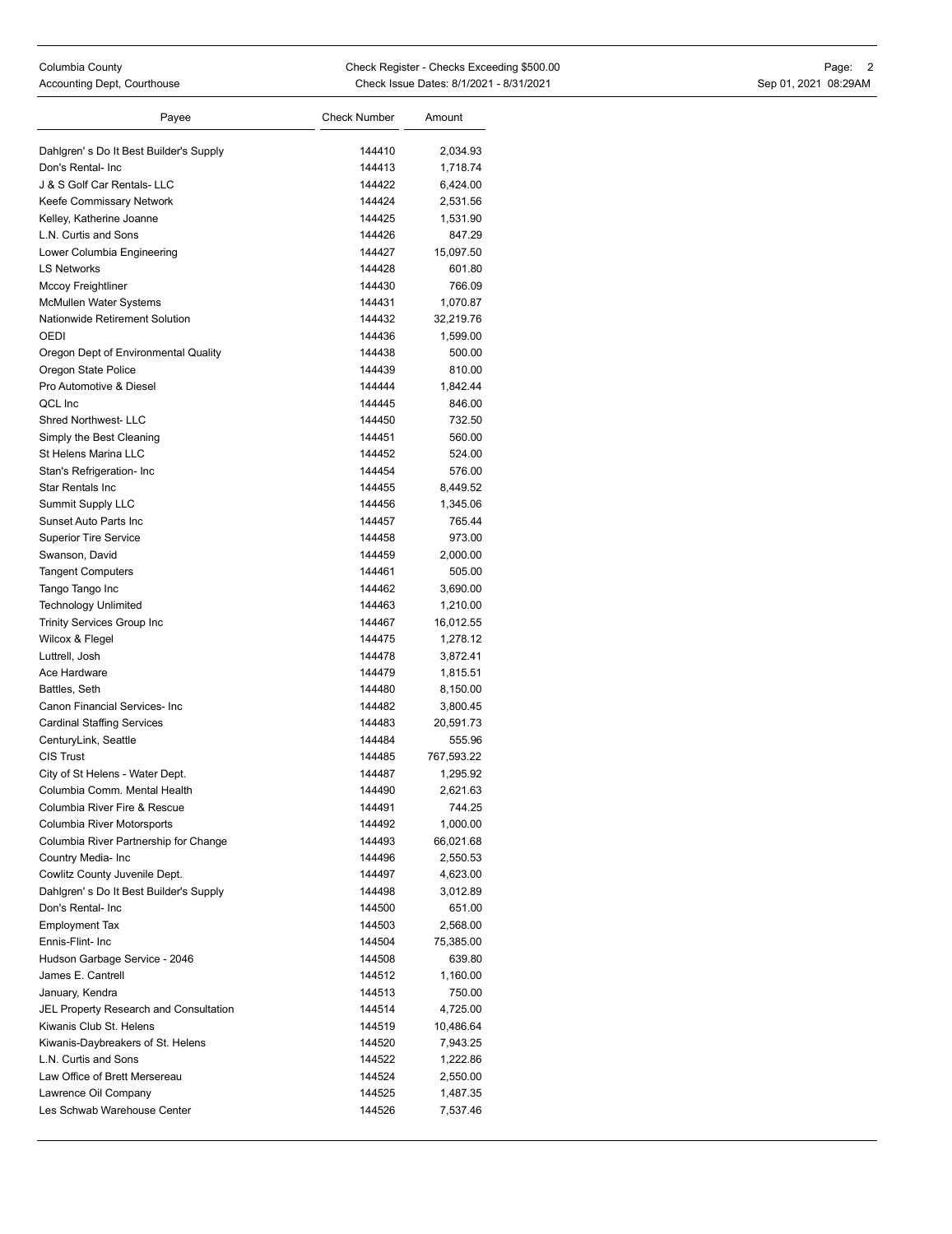| Payee                                | <b>Check Number</b> | Amount     |
|--------------------------------------|---------------------|------------|
|                                      |                     |            |
| MTR Western LLC                      | 144527              | 47,086.58  |
| Old Jack Properties, Inc.            | 144530              | 1,470.25   |
| OR Dept of Human Services            | 144531              | 2,581.60   |
| Oregon Dept of Environmental Quality | 144532              | 2,300.00   |
| Peterson Machinery Co.               | 144536              | 1,794.65   |
| Simply the Best Cleaning             | 144548              | 515.00     |
| St Helens Auto Center                | 144549              | 1,985.34   |
| <b>Staples Business Credit</b>       | 144551              | 1,171.37   |
| Sunset Auto Parts Inc                | 144553              | 1,660.39   |
| The Home Depot Pro-SupplyWorks       | 144555              | 680.05     |
| United Rentals North America- Inc    | 144556              | 1,490.72   |
| Wasco County Landfill, Inc.          | 144558              | 64,546.30  |
| <b>Wellpath LLC</b>                  | 144559              | 42,496.79  |
| Wilcox & Flegel                      | 144560              | 6,661.69   |
| <b>HRA VEBA Trust</b>                | 144564              | 26,825.00  |
| Kaiser Foundation Health Plan        | 144565              | 312,538.90 |
| Mutual of Omaha                      | 144566              | 6,479.09   |
| Optum Bank                           | 144568              | 12,000.00  |
| PLIC - SBD Grand Island              | 144569              | 12,568.44  |
| Willamette Dental Insurance Inc      | 144571              | 5,355.50   |
| Accel Products Inc.                  | 144573              | 4,688.40   |
| Ace Hardware                         | 144574              | 557.42     |
| Alpha Media LLC                      | 144578              | 1,750.00   |
| Andre, Brock                         | 144579              | 2,000.00   |
| Archon                               | 144581              | 691.00     |
| <b>AT&amp;T Mobility</b>             | 144582              | 2,266.40   |
| Barran Liebman Attorneys             | 144583              | 819.00     |
| Best Western Oak Meadows Inn         | 144584              | 5,952.00   |
| Bob Barker Company Inc               | 144585              | 2,713.56   |
| Caselle-Inc                          | 144588              | 1,788.00   |
| <b>CDW Government-Inc</b>            | 144589              | 3,377.54   |
| Columbia Body Manufacturing          | 144593              | 1,520.50   |
| Columbia Humane Society              | 144594              | 683.21     |
| Columbia NW Heating- Inc             | 144595              | 1,699.00   |
| Country Media- Inc                   | 144599              | 2,091.32   |
| Cowlitz County Juvenile Dept.        | 144600              | 4,623.00   |
| Crawford Door Company                | 144601              | 611.00     |
| Ecolab Inc.                          | 144603              | 1,310.20   |
| <b>ECONorthwest</b>                  | 144604              | 1,881.00   |
| <b>EMCO Mail+Print</b>               | 144605              | 2,640.00   |
| Envi-Road                            | 144606              | 2,130.00   |
| Foxster Opco LLC                     | 144607              | 650.00     |
| Hemmert, Anne                        | 144610              | 2,000.00   |
| Hudson Garbage Service - 2046        | 144611              | 4,291.18   |
| Hudson Portable Toilet Service       | 144612              | 11,842.92  |
| Iron Mountain Records Mgmt.          | 144616              | 671.07     |
| Keefe Commissary Network             | 144619              | 2,338.50   |
| Lakeside Industries                  | 144624              | 160,944.67 |
| Lawrence Oil Company                 | 144625              | 6,567.18   |
| Loomis                               | 144628              | 589.71     |
| Mccoy Freightliner                   | 144631              | 1,307.67   |
| Northwestern Towing                  | 144635              | 3,829.50   |
| Pamplin Media Group                  | 144640              | 2,016.00   |
| Pape, Kenworth                       | 144641              | 797.10     |
| Pauly- Rogers & Co. PC               | 144642              | 37,500.00  |
| <b>PLATT</b>                         | 144643              | 1,590.56   |
| Pro Automotive & Diesel              | 144646              | 1,770.14   |
| Quadient Finance USA Inc             | 144647              | 909.00     |
|                                      |                     |            |